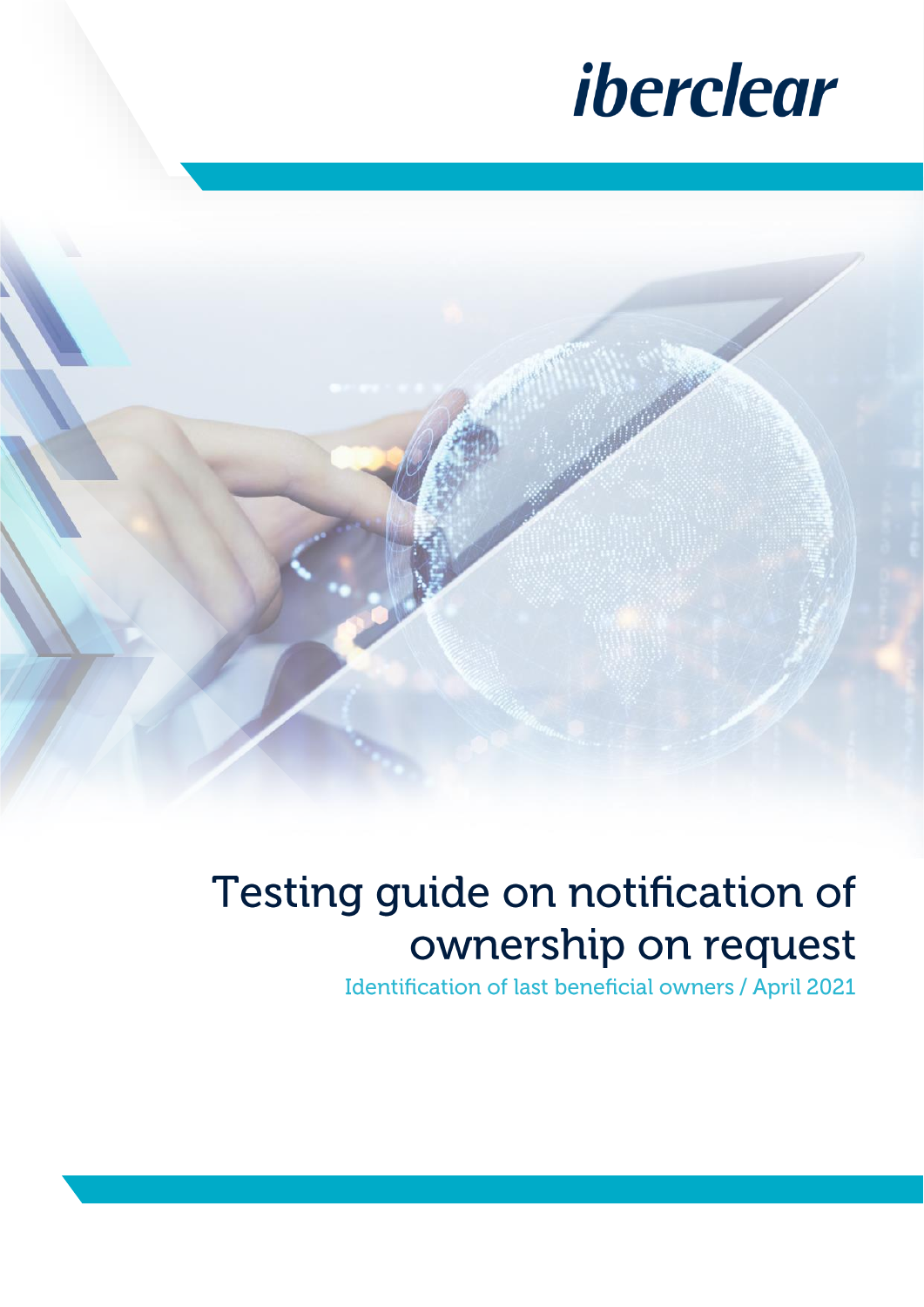## iberclear



## Index

### TESTING GUIDE ON NOTIFICATION OF OWNERSHIP ON REQUEST: IDENTIFICATION OF LAST BENEFICIAL OWNERS

- 1. [List of securities ISIN codes](#page-2-0)
- 2. [Information on notification of ownership on request](#page-2-1)
- 3. [Notification of the request to settlement entities and financial intermediaries](#page-3-0)
- 4. [Reporting of the shareholders identification](#page-3-1)
- 5. [Reporting of the last beneficial owners identification](#page-3-2)
- 6. [Support](#page-4-0)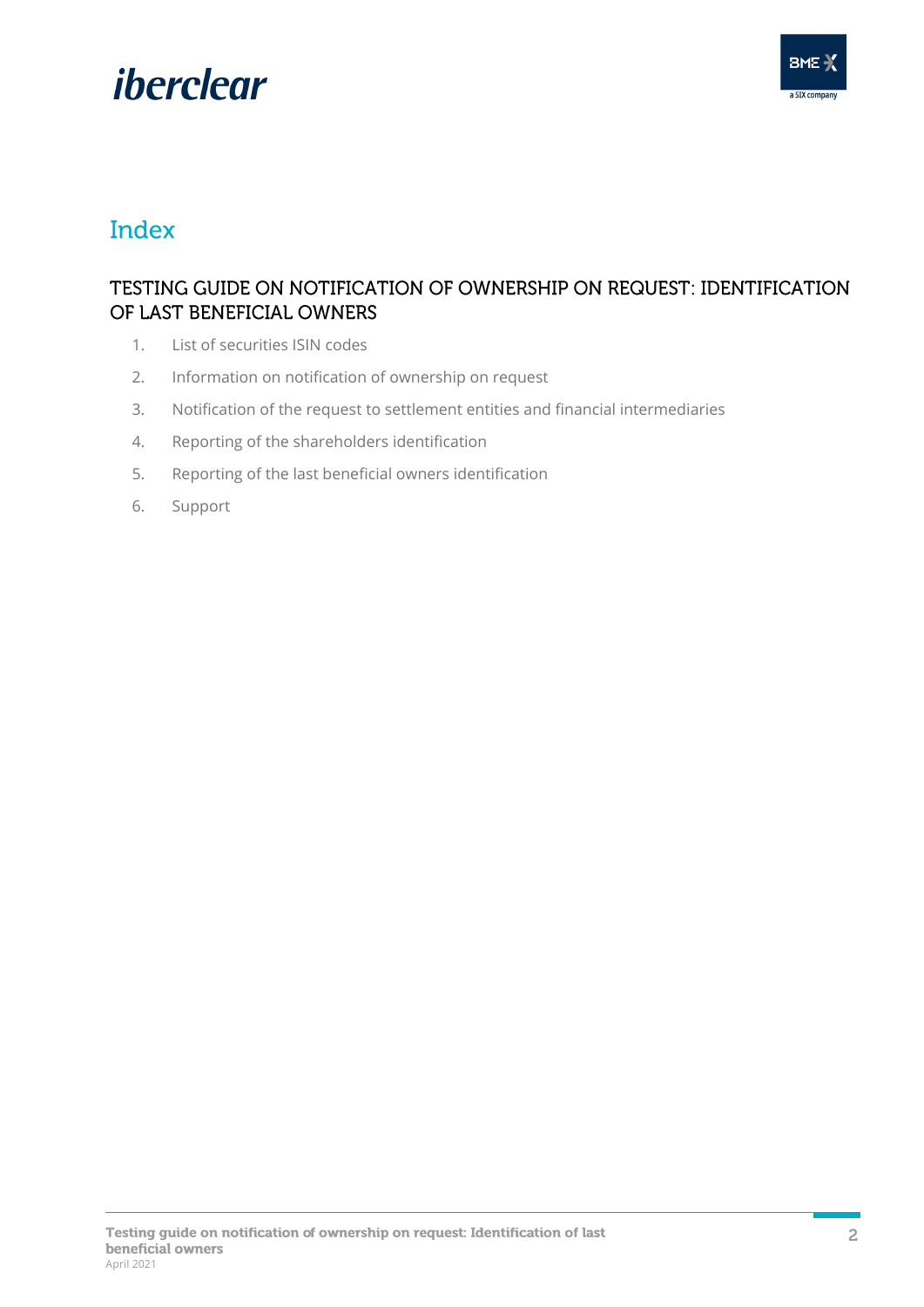

### Testing guide on notification of ownership on request: Identification of last beneficial owners

According to the Instruction 05/2021, of April 14, of IBERCLEAR, a testing period is established in the TEST environment so that IBERCLEAR settlement entities and financial intermediaries can carry out the corresponding testing related to the identification of shareholders and last beneficial owners.

The testing period in the TEST environment will be established from 4 May 2021 to 4 June 2021, inclusive. Once the testing period has finished, new and specific disclosures requests will be able to be set up in the system in order to settlement entities and financial intermediaries can carry on with their testing processes.

#### <span id="page-2-0"></span>List of securities ISIN codes  $1<sup>1</sup>$

In relation to the testing, the following securities ISIN codes will be used in the disclosures requests which are set up in the system:

| <b>ISIN CODE</b> | <b>SECUTITY NAME</b>        |  |  |
|------------------|-----------------------------|--|--|
| ES0144580Y14     | <b>IBERDROLA</b>            |  |  |
| ES0113900137     | <b>BANCO SANTANDER</b>      |  |  |
| ES0116870314     | <b>NATURGY ENERGY GROUP</b> |  |  |

#### <span id="page-2-1"></span>Information on notification of ownership on request  $2<sub>1</sub>$

At the beginning of each week, new disclosures requests related to the identification of shareholders and last beneficial owners will be set up in the system in order to settlement entities and financial intermediaries can carry out the reporting of their securities balance of their accounts, with the aim of identifying the last beneficial owners of the financial intermediaries chain.

In order to carry out the identification of last beneficial owners, settlement entities will have to identify conveniently to those shareholders that are recognised as financial intermediaries in their securities accounts. In this case, settlement entities will have to identify them with the type of holding of the securities as "NOMI" in the shareholders reporting.

It should be pointed out that settlement entities must send the information related to the disclosure request to shareholders identified with the type of holding of the securities as "NOMI", so that these intermediaries send the mentioned information to the following chain of financial intermediaries, so on and so forth, with the aim of identifying the last beneficial owner.

The testing related to the disclosures requests that will be set up in the system will have the following information:

- Type of request: SHAREHOLDER & <sup>B</sup>ENEFICIAL OWNER (function of the message "NEWM")
- RECORD DATE in the past and in the future
- Disclosure requests whose features can require or not the reporting the securities holding date
- REPLACEMENT of DEADLINE date of disclosures requests when the RECORD DATE is in the future (function of the message "REPL")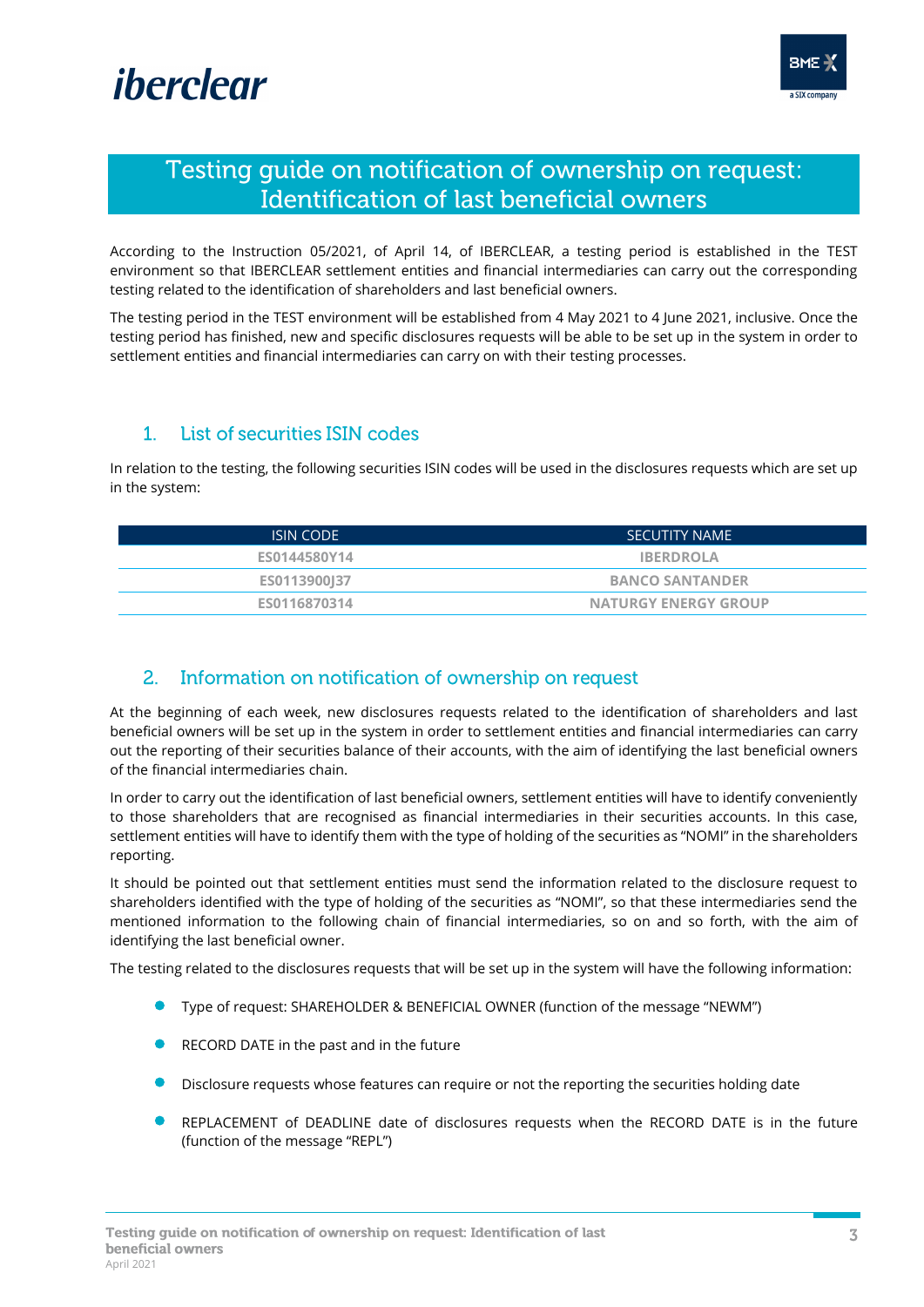

## iberclear

• CANCELATION of disclosures requests when the RECORD DATE is in the future (function of the message "CANC")

The list of weekly disclosures requests that are going to be set up in the TEST environment is described below. For these testing, the previously mentioned securities ISIN codes and features will be used.

| <b>REOUEST</b> | <b>FUNTION</b> | <b>RECORD DATE</b> | SECUTITIESHOLDING DATE | <b>REPL</b> | <b>CANC</b> |
|----------------|----------------|--------------------|------------------------|-------------|-------------|
|                | <b>NEWM</b>    | Past               | No                     | No          | No          |
| $\overline{2}$ | <b>NEWM</b>    | Past               | Yes                    | No          | No          |
| っ              | <b>NEWM</b>    | <b>Future</b>      | No                     | Yes         | No          |
| 4              | <b>NEWM</b>    | <b>Future</b>      | Yes                    | No          | No          |
| ц              | <b>NFWM</b>    | <b>Future</b>      | No                     | No          | Yes         |

#### <span id="page-3-0"></span> $\overline{3}$ . Notification of the request to settlement entities and financial intermediaries

Either once the disclosure request has been set up in the system or the features of the disclosure request has been replaced or cancelled, the disclosure request information will be sent to settlement entities through the communications channels and files format (HTITU12 and SEEV.045/SEEV.046 format) that settlement entities have established in the TEST environment.

Settlement entities will have to notify the information related to the disclosure request or the replacement or cancellation status to financial intermediaries registered in their securities accounts and identified with the type of holding of the securities as "NOMI".

In addition, financial intermediaries of a financial intermediaries chain will have to notify the information related to the disclosure request features to those financial intermediaries registered in their securities accounts, so on and so forth, with the aim of identifying the last beneficial owner.

#### <span id="page-3-1"></span> $\overline{4}$ . Reporting of the shareholders identification

Settlement entities will report the shareholders identifications according to the disclosure request features, identifying conveniently the shareholders through the type of holding of the securities, and using the current procedures.

#### <span id="page-3-2"></span>Reporting of the last beneficial owners identification  $5.$

Financial intermediaries will report the clients that have balance in their securities account through the following options:

• Direct connectivity to IBERCLEAR

Those financial intermediaries that have developed a direct connectivity to IBERCLEAR will be able to use the SEEV.047 format to report the ownership identification. In case of needing to cancel a reporting previously sent, they will be able to use the SEEV.048 format.

In both cases, a reply file, SEEV.049 format, will be generated by the system to inform financial intermediaries if the reporting has been accepted or rejected.